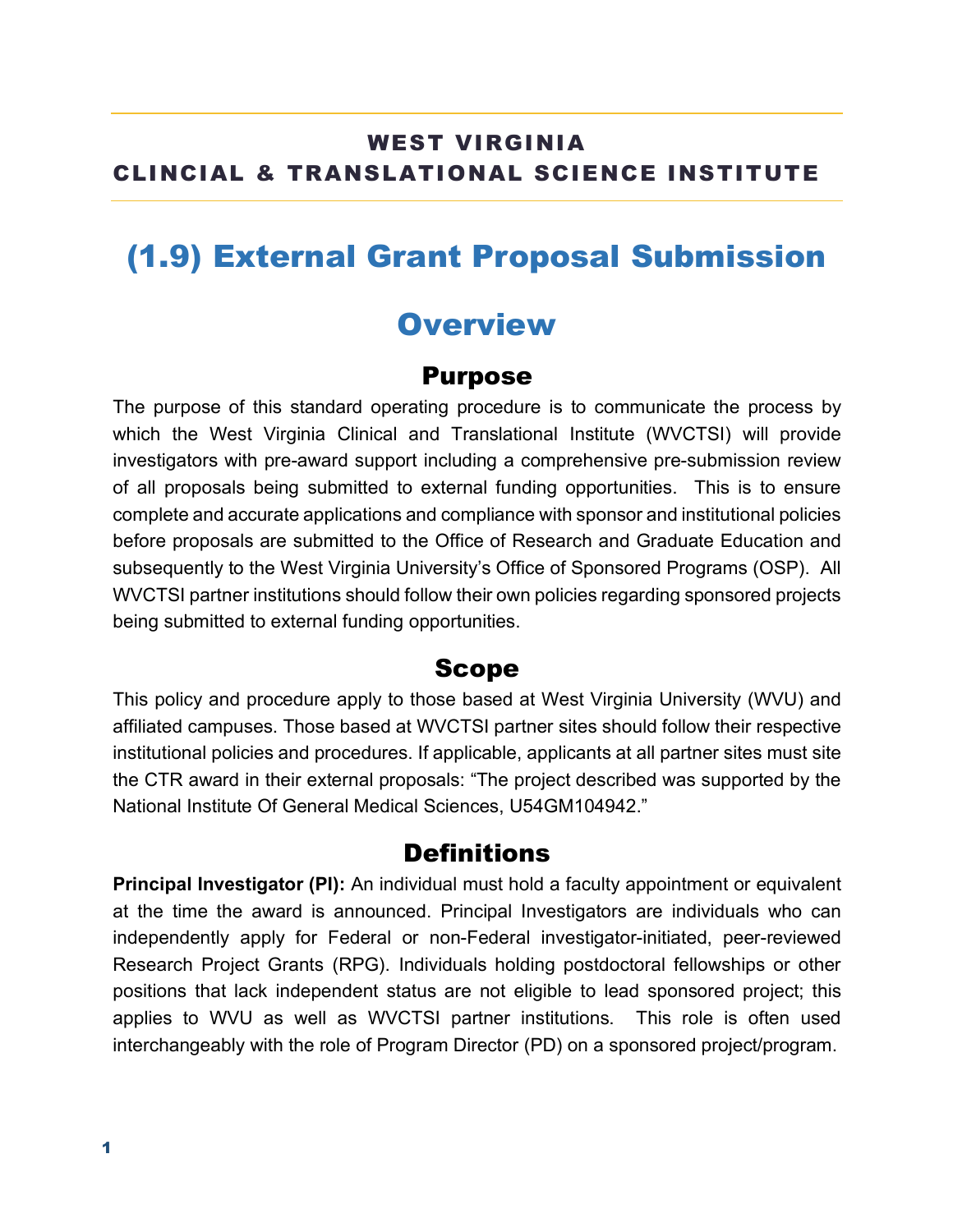**Sponsored Project**: Programs or projects that are funded by an external entity through an award (grant, contract, etc.) to the West Virginia University Research Corporation (WVURC) or West Virginia University (WVU). Sponsored projects include activities such as research, instruction, and other sponsored activities.

**A Proposal Package** (defined by the WVU Office of Sponsored Programs) includes the following components:

- A. All sponsor-required forms, documents, transmittals, signature documents, etc.
- B. All agency application package requirements except the final proposal narrative section(s)
- C. All sponsor-required certification or compliance documents
- D. A brief summary of the proposed sponsored activity presented in lay terms and in sufficient detail to accurately summarize the work to be performed (this summary will not be forwarded to the sponsor.)
- E. A final budget, in sponsor format and including a budget justification narrative that may not be modified or substituted for unless changes are requested by, HSC or OSP.
- F. Letters of commitment from all WVU key personnel

**Review Process** During the review process by the HSC Office of Research and Graduation (WVU researchers only) the following will be checked:

- a. All form pages, including the EBS information Presence of all required departmental approvals, assurance information (IRB, ACUC, etc.), and F&A return.
- b. Budget Correct salary compared to percent effort, use of current negotiated F&A rate. For modular grants, the inclusion of an internal detailed expenditure budget.
- c. Budget narrative Consistency with budget.
- d. Format and overall consistency Adherence to required format, consistency between methodology section and budget. Review the sponsor instructions/guidelines to be sure that the application responds to the call for proposals.
- e. Special guidelines Adherence to sponsor guidelines, in the case of a specific solicitation.

The WVU Health Sciences Center Office of Research does not review the science of a proposal narrative, beyond verifying compliance issues as well as the inclusion of such things as animals described in the methodology. Also excluded from review is the soundness of preliminary scientific data.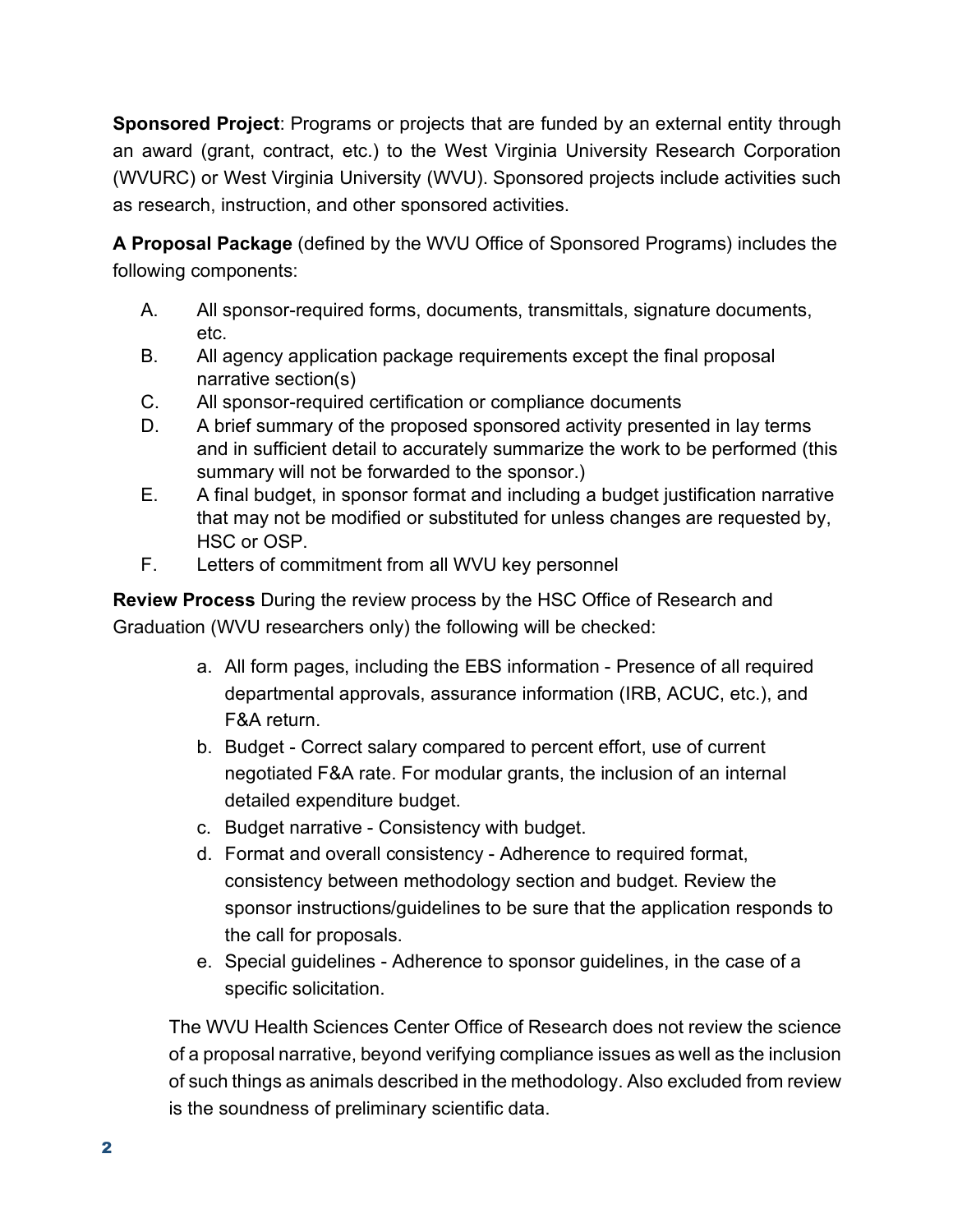# **Policy**

Proposals should be submitted to OSP five full business days prior to the funding agency's deadline for receipt of applications. The WVU HSC internal deadline (three full business days prior to the WVU OSP deadline; all proposals will be processed on a firstcome-first-served basis. WVCTSI requires an additional 2 full days prior to other institutional deadlines to review proposal documents. Priority is given to those proposals that have been submitted on time and are complete.

If a PI/PD would like to utilize pre-award services offered by the WVCTSI a pre-award consultation must be scheduled at minimum one month prior to the funding agency deadline, in the rare instance that a PI does not learn about funding opportunity in advance of at least a month, the PI should request services as soon as the PI learns of the funding opportunity. A request for pre-award services may be submitted via the iLab system.

At the pre-award consultation or immediately upon deciding to collaborate with another institution, the WVCTSI needs to be made aware and given a contact person at the institution in order to obtain the necessary documentation to be included in the submission at WVU. These documents need to be received 1 week prior to the WVCTSI deadline in order for the budget to be completed and insure all the required documents have been received and are correct.

The PI/PD assumes the risk that late or incomplete proposals may not be submitted, or may be submitted without adequate review. Such a proposal may be withdrawn from funding consideration should it contain errors that would preclude WVURC's/WVU's acceptance of an award.

### Procedures

- 1. A pre-award consultation will be scheduled to determine deadlines, discuss services requested, and interpret funding announcement to ensure proposal submission success. WVCTSI pre-award personnel will assist WVCTSI researchers with the completion as well as review of all aspects of the proposed application prior to researcher's submission to the HSC Office of Research and Graduate Education or Office of Sponsored Programs as it applies to PI/PD's home college requirements.
- 2. The WVCTSI requires 2 full working days prior to other existing internal deadlines, as applicable, to complete its review process.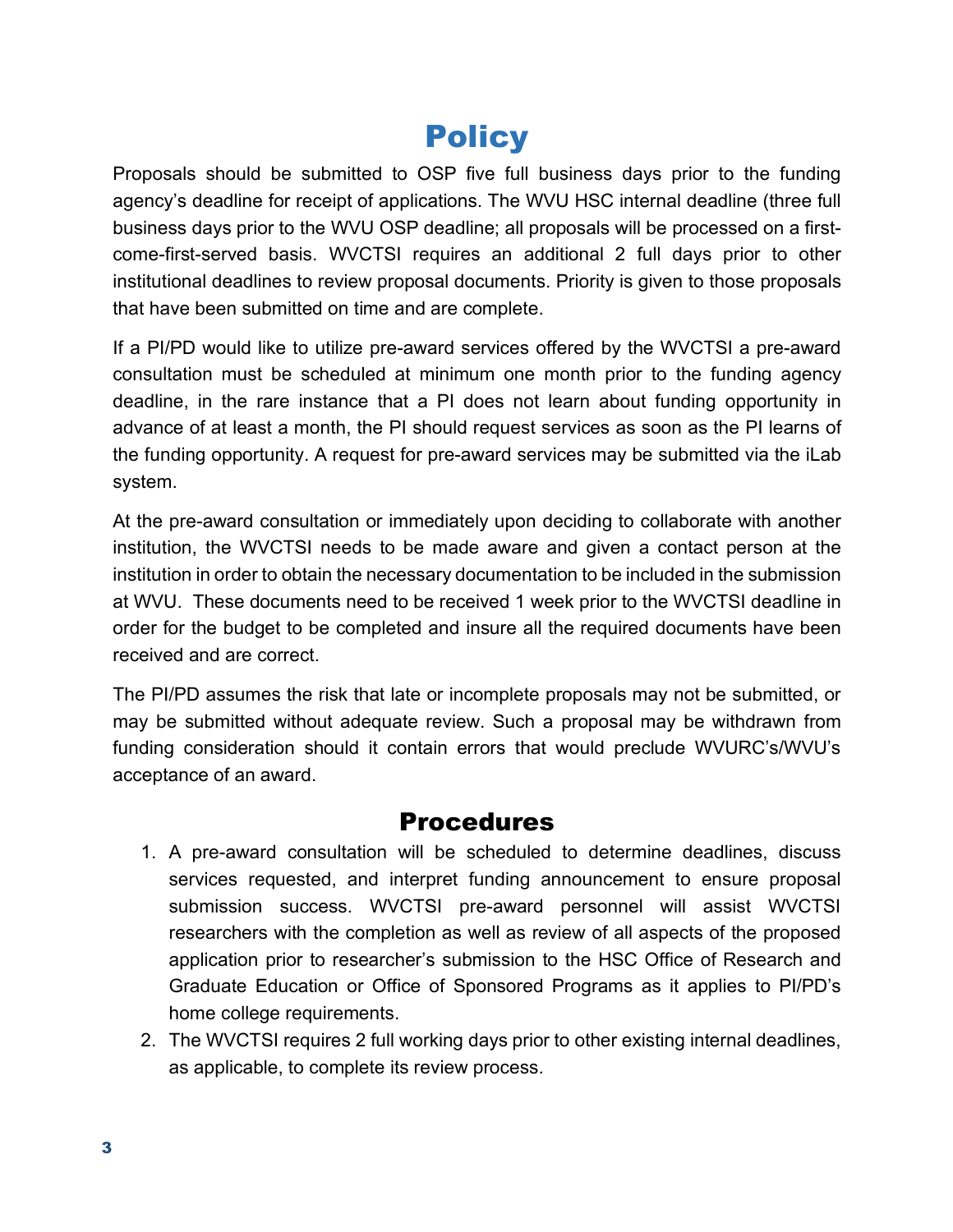- 3. Review packages received after the 10 (7 days for non-HSC faculty PI/PD) business day deadline will be reviewed and submitted by the WVCTSI as time and workload permit, on a first-come-first-served basis. Institutional policy states that priority is given to those proposals that have been submitted on time and are complete, while other factors are also considered including funding level and relevance to WVCTSI target areas. The PI/PD assumes the risk that late or incomplete proposals may not be submitted, or may be submitted without adequate review. Such a proposal may be withdrawn from funding consideration should it contain errors that would preclude WVU's acceptance of an award.
	- a. Incomplete review packages cannot be routed by the WVCTSI regardless of whether the internal deadlines have been met and will be returned to the PI. Such incomplete submissions do not establish review priority in the review queue for that review package.
- 4. The WVU Health Sciences Office of Research approves for both the School of Medicine Dean and the HSC Vice President's Office. WVCTSI partner sites should follow their own internal process for sponsored project approval prior to submission to an external funding source. Proposals from Dentistry, Nursing and Pharmacy are required to have their dean included as an approver as well as the Assistant Vice President's Office designee.
- 5. If a proposal requires changes, they will be annotated in an email message to the investigator. Revised documents are to be re-uploaded in EBS before submitting to OSP.
- 6. When a proposal requires no further changes, the proposal is simply approved in EBS. The next step is to submit the proposal to the OSP. Once all approvals are in place, a "Submit to OSP" button will appear in the PI/creator EBS. The proposal is NOT submitted until the PI (or creator) have clicked on the Submit to OSP button. The progress of the proposal may continue to be tracked through the EBS through to the Submission to Sponsor.

### Roles and Responsibilities

- The PI is ultimately responsible for ensuring all final documents are uploaded into the EBS system.
- Deans / department chairs shall assure that departmental staff who are responsible for entering data into MAP are knowledgeable about the requirements for coding cost shared expenses.
- Departmental grant administrators/other personnel shall distribute reports, as necessary, for notification, as well as monitoring, of cost sharing requirement(s).